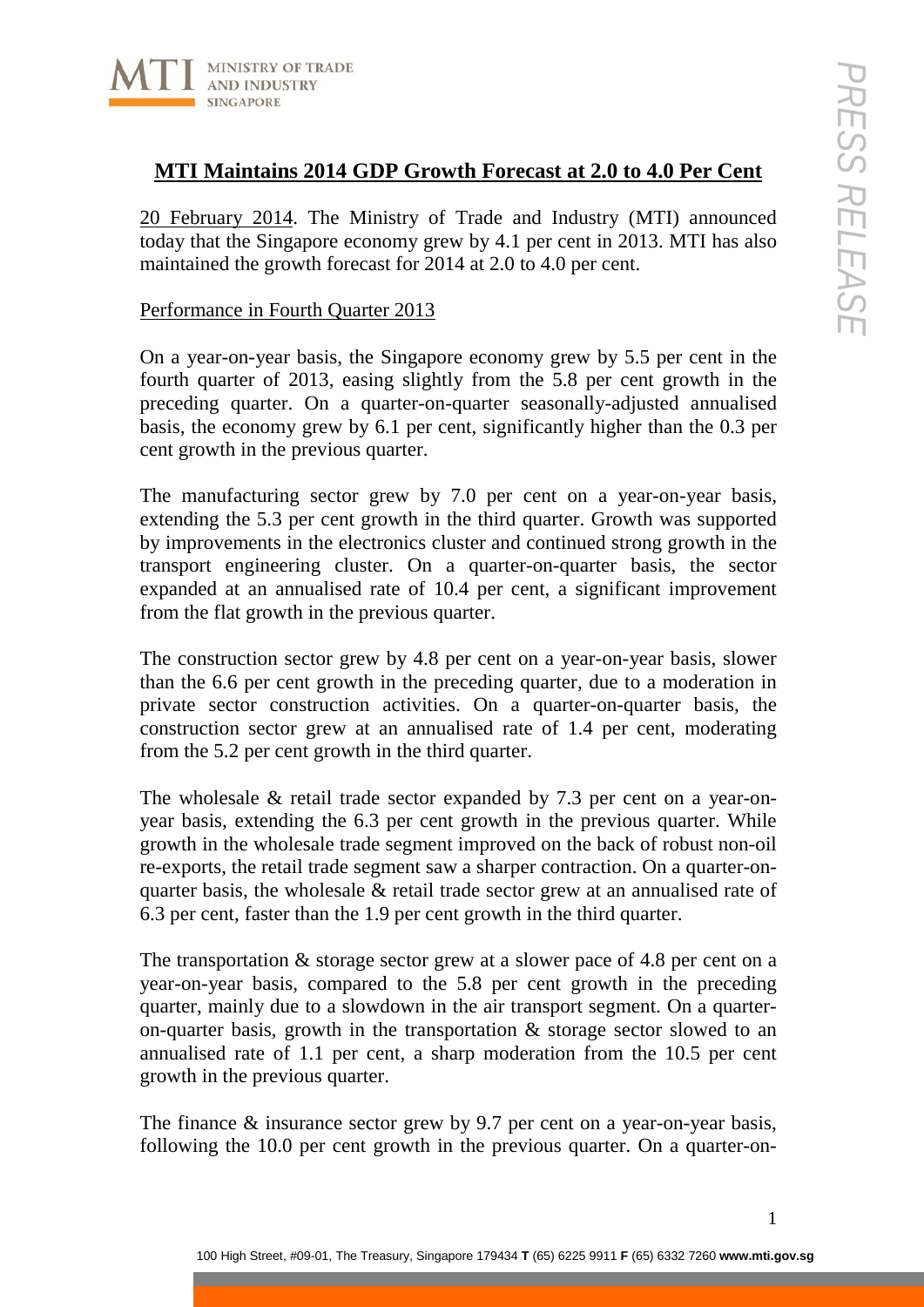

quarter seasonally-adjusted annualised basis, the sector surged by 19.0 per cent, a reversal from the 15.2 per cent contraction in the third quarter.

On a year-on-year basis, the business services sector grew by 4.6 per cent, moderating from the 5.2 per cent growth in the previous quarter, largely due to slower expansion in the real estate segment. On a quarter-on-quarter seasonally-adjusted annualised basis, growth in the sector improved to 4.2 per cent, from 3.1 per cent in the previous quarter.

Growth in the accommodation & food services sector eased to 2.2 per cent year-on-year, from 3.6 per cent in the preceding quarter. Similarly, growth in the "other services" industries slowed to 2.4 per cent, from 4.5 per cent in the third quarter. On a quarter-on-quarter seasonally-adjusted annualised basis, the accommodation & food services sector and the "other services" industries contracted by 1.5 per cent and 0.5 per cent respectively.

## Overall Performance in 2013

For the whole of 2013, the Singapore economy expanded by 4.1 per cent, higher than the 1.9 per cent growth in 2012. Growth in the manufacturing sector improved from 0.3 per cent in 2012 to 1.7 per cent in 2013, on the back of strong growth in the transport engineering cluster and the electronics cluster. By contrast, growth in the construction sector moderated to 5.9 per cent from 8.6 per cent in 2012, due to a slowdown in both public and private construction activities.

The services producing industries grew by 5.3 per cent in 2013, an improvement from the 2.0 per cent growth in 2012. Growth was supported mainly by the finance & insurance and wholesale & retail trade sectors, which recorded robust growth of 10.6 per cent and 5.0 per cent respectively. By contrast, growth in the transportation & storage, information & communications and business services sectors moderated to 3.0 per cent, 5.5 per cent and 5.1 per cent respectively.

### Economic Outlook for 2014

The global economic outlook is expected to improve modestly in 2014, supported by a sustained but slow recovery in the US and Eurozone economies. In Asia, China's growth is expected to moderate slightly as the government continues with reforms to rebalance the economy towards consumption-driven growth. Key ASEAN economies are expected to remain resilient despite recent pressures on their financial markets and currencies, as concrete steps have been taken to strengthen their fiscal positions while improvements in the advanced economies should help to support their exports.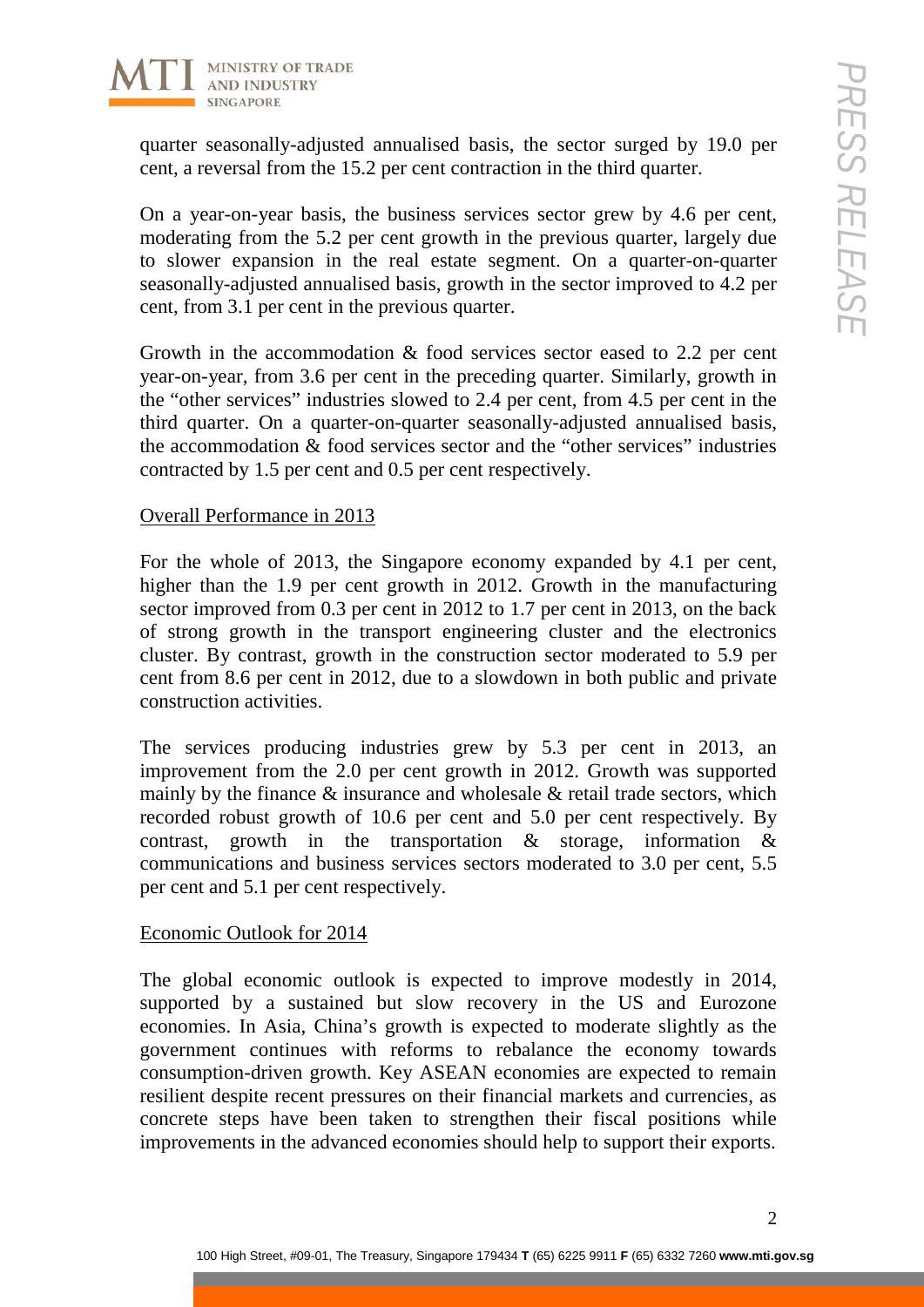

Nonetheless, uncertainties in the global macroeconomic environment remain. In the US, uncertainties regarding the pace of QE tapering could weigh on the financial markets and business sentiments in the short term. In China, there are risks of a sharper-than-expected slowdown given on-going policy

Against this backdrop, the Singapore economy is expected to post modest growth in 2014. Externally-oriented sectors such as manufacturing and wholesale trade are likely to continue to recover and provide support to growth, in tandem with the recovery in global demand. However, tightness in labour conditions could weigh on growth in some labour-intensive domestically-oriented sectors. Overall, the 2014 growth forecast for the Singapore economy is maintained at **2.0 to 4.0 per cent**.

MINISTRY OF TRADE AND INDUSTRY 20 February 2014

adjustments to restructure the economy.